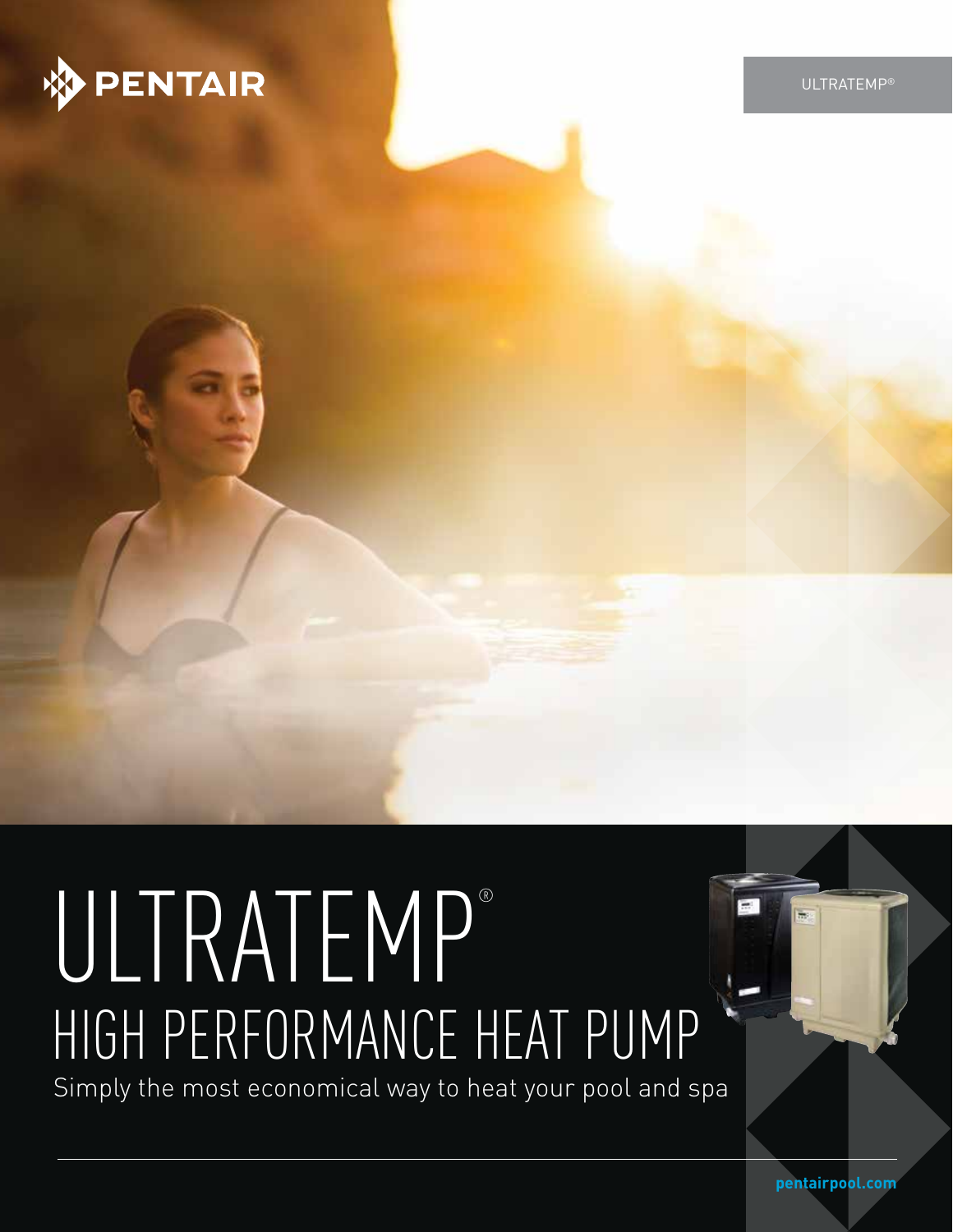## BEST IN CLASS PERFORMANCE AND EFFICIENCY. ENVIRONMENTALLY SUPERIOR. MORE STANDARD FEATURES THAN ANY OTHER.

With today's record energy costs, there's never been a better time to invest in a heat pump. Compared to gas, oil or electric heaters, UltraTemp® High Performance Heat Pumps use just a fraction of the energy to generate the same amount of heat. In fact, just 20¢ worth of electricity produces \$1.00 worth of heat generated by other methods. That means more comfortable water temperatures and longer swimming seasons for you and your family.

Why should you choose an UltraTemp heat pump? That's easy. It offers the longest list of standard features available.

- The UltraTemp heat pump provides an AutoSet™ Temperature Control feature as standard. It monitors water temperature and turns the pump on and off as needed, overriding the time clock to maintain desired temperature. It's the ultimate in convenient, hands-free comfort control.
- The UltraTemp heat pump features the legendary Emerson® Copeland Scroll® Compressor that's more efficient, durable, reliable and quieter than any piston-driven compressor. It's the best of the best.
- Pentair heat pumps have been using the EPA-recognized, environmentally safe, non-ozone depleting R-410A refrigerant for over 10 years. This has allowed the UltraTemp heat pump to be awarded the Eco Select® Brand for environmental responsibility.
- 100% titanium heat exchanger assures corrosion-free performance for extra long life and value.
- LCD control board displays an intuitive, menu-driven readout with easy to follow, full word messages—no codes to memorize.
- Self-diagnostic software continuously monitors system for peak performance.
- Thermostatic Expansion Valve (TXV) controls refrigerant flow for optimum efficiency and BTU output over a wider operating temperature range.
- Automatic defrost feature senses refrigerant temperature and helps prevent the UltraTemp heat pump from freezing, allowing the unit to operate effectively at even lower temperatures than many competing products.
- Perfect companion to IntelliTouch® or EasyTouch® Control Systems—all heat pump instructions and displays can be transferred to a centralized control system that manages all your pool/spa operations and poolscape features.
- ETL listing is your assurance of safer, dependable operation.
- BTU and efficiency independently certified by the Air Conditioning, Heating, and Refrigeration Institute (AHRI). The AHRI Certified mark is applied only to HVACR equipment and components that have been independently tested to certify that manufacturers' performance claims are accurate.
- 10-year compressor parts and labor warranty and lifetime warranty on the titanium heat exchanger. See limited warranty for details.

Clearly, a heat pump is the best choice for pool heating. Also clear is the best-in-class performance and value of the fully-featured UltraTemp heat pump. Contact your pool professional today to learn which model is right for your pool.

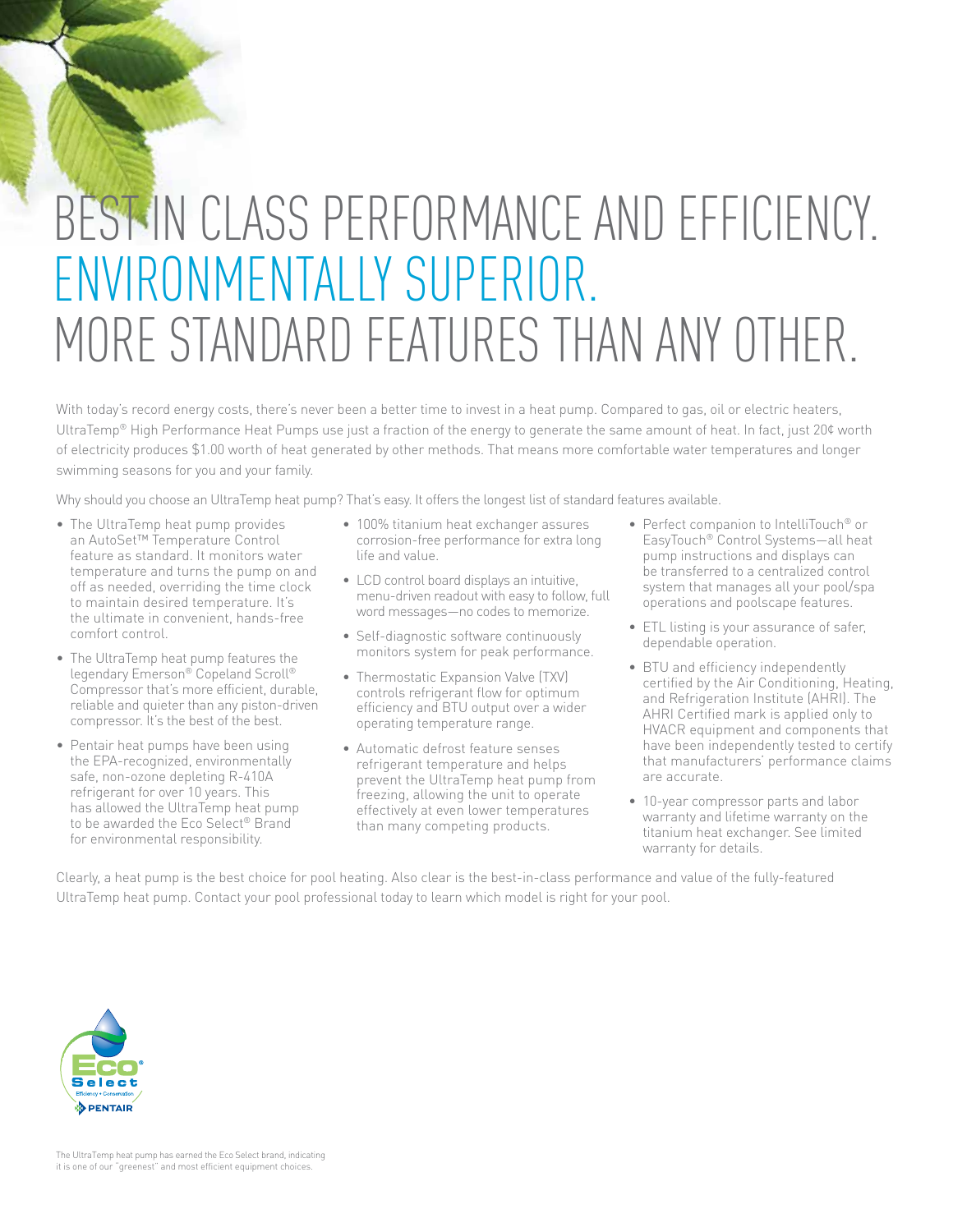# AUTOMATIC HEATING/COOLING FEATURE!

equipped to automatically heat or cool your pool water based on temperatures you set. Select the AUTO mode and the intelligent your selected temperature

Digital controls with dual thermostats offer precise temperature control for pool/spa combinations and avoid overheating and energy waste

Self-diagnostic controls monitor and troubleshoot heat pump operations to ensure safer, dependable operation

Long-life, corrosion-resistant composite cabinet retains a like-new appearance for years

2" plumbing connections for easy installation

### COMPARING THE COST TO HEAT YOUR POOL AND SPA

| <b>HEATER/FUEL TYPE</b>         | <b>EFFICIENCY</b> | <b>COST</b>  | BTU/\$1.00 |
|---------------------------------|-------------------|--------------|------------|
| <b>FLECTRIC RESISTANCE HEAT</b> |                   | \$0.12/kWh   | 28.433     |
| LP GAS                          | 0.84              | \$2.73/Gal   | 28,000     |
| NO. 2 HEATING OIL               | 0.75              | \$3.75/Gal   | 28,000     |
| NATURAL GAS                     | 0.84              | \$1.13/Therm | 74.336     |
| <b>ULTRATEMP HEAT PUMP</b>      | 5.8               | \$0.12/kWh   | 164.913    |

This chart illustrates how an UltraTemp heat pump generates 2.75 to 5.8 times more heat for the same cost. Costs are based on 2014 national average fuel costs and efficiencies (Source: Federal Register). Please consult your local provider for current pricing.